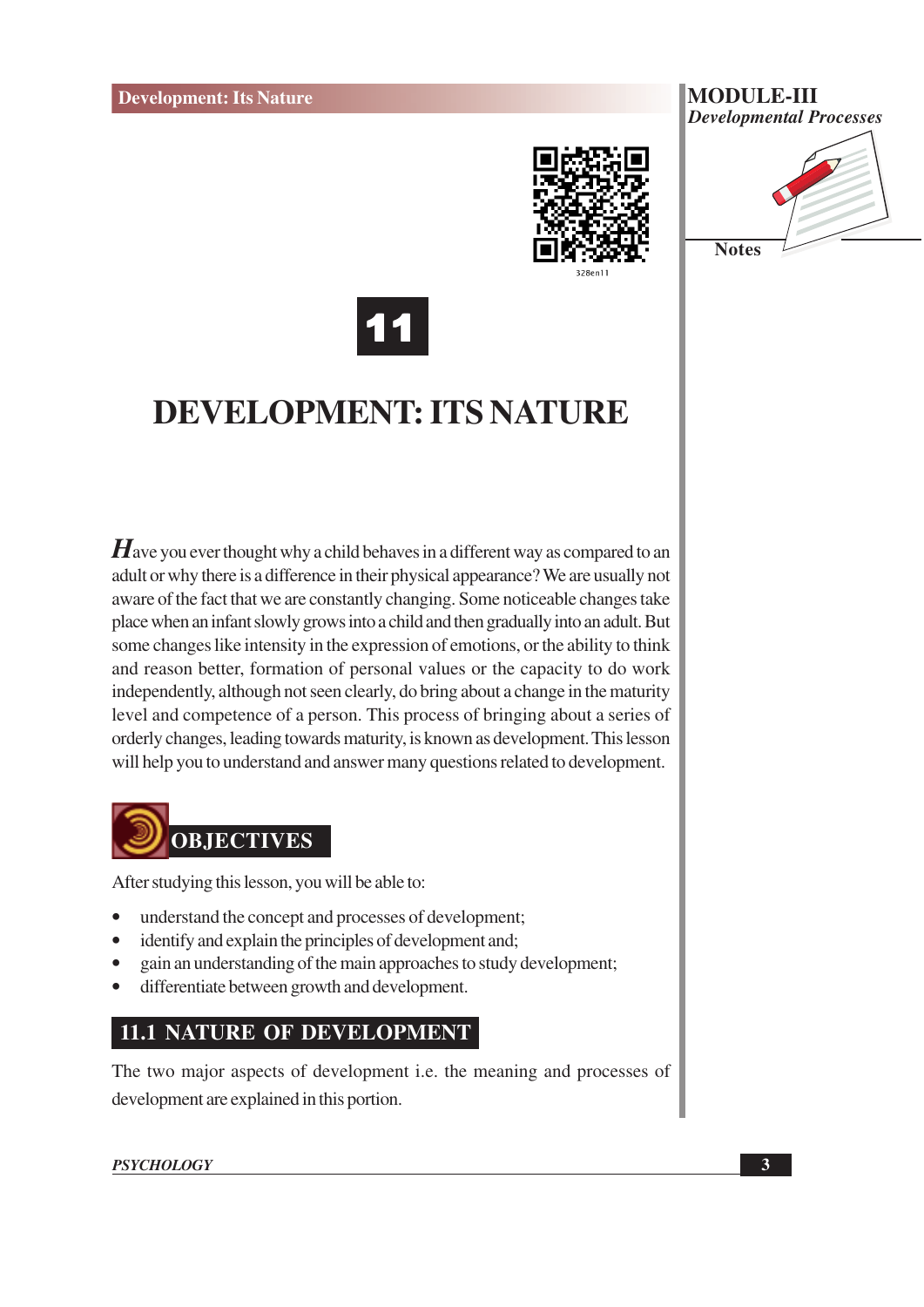#### **MODULE -III Developmental Processes**



**Notes** 

#### 11.1.1 What is meant by development?

In simple words, development is a process by which an individual grows and changes throughout its life span. This change may defined as: a progressive series of changes which are orderly and coherent and which lead towards the goal of maturity.

The term "progressive" signifies that the changes are directional, leading forward, and not backward.

The terms "orderly" and "coherent" suggest that there is a definite relationship between different stages in the developmental sequence. Each change is dependent upon what preceded it, and it, in turn, will determine what will come after.

Development can therefore be summed up as:

- Consisting of progressive, coherent and orderly changes:  $1.$
- $\overline{2}$ . Changes which have a definite direction and leading forward;
- Changes which are not haphazard but where there exists a definite relationship  $\mathcal{E}$ between what exists and what will come after (next stage).

It should be clear that the development results in new characteristics, and new abilities in an individual. There is a shift from lower stages of functioning to higher levels.

All changes which appear as a result of development, are not of the same kind. For example, changes in size (physical growth), changes in proportion (baby to adult), changes in features (disappearance of baby teeth) and acquiring new features are of different types. Such changes which are clearly definable or which can be identified specifically show growth. It is necessary here to differentiate between the terms growth and 'development'. They are often used interchangeably, however, they are highly interrelated and there is a difference between them too. Growth refers to clearly measureable or specific change which is quantitative in nature such as "growing tall", a girl's hair becoming long and beautiful; and an old man growing a beard etc.

Development, on the other hand, refers to qualitative changes unfolding or increase in capacity. It is not as obvious as growth. Examples of development include remarks such as, "she has become a fine young woman", "he has developed his talent in music very well", "My father enjoys doing social work now because he has retired," etc. All these illustrate changes in personality interests and abilities. Development thus is a broader term and includes 'growth' as one of its aspects.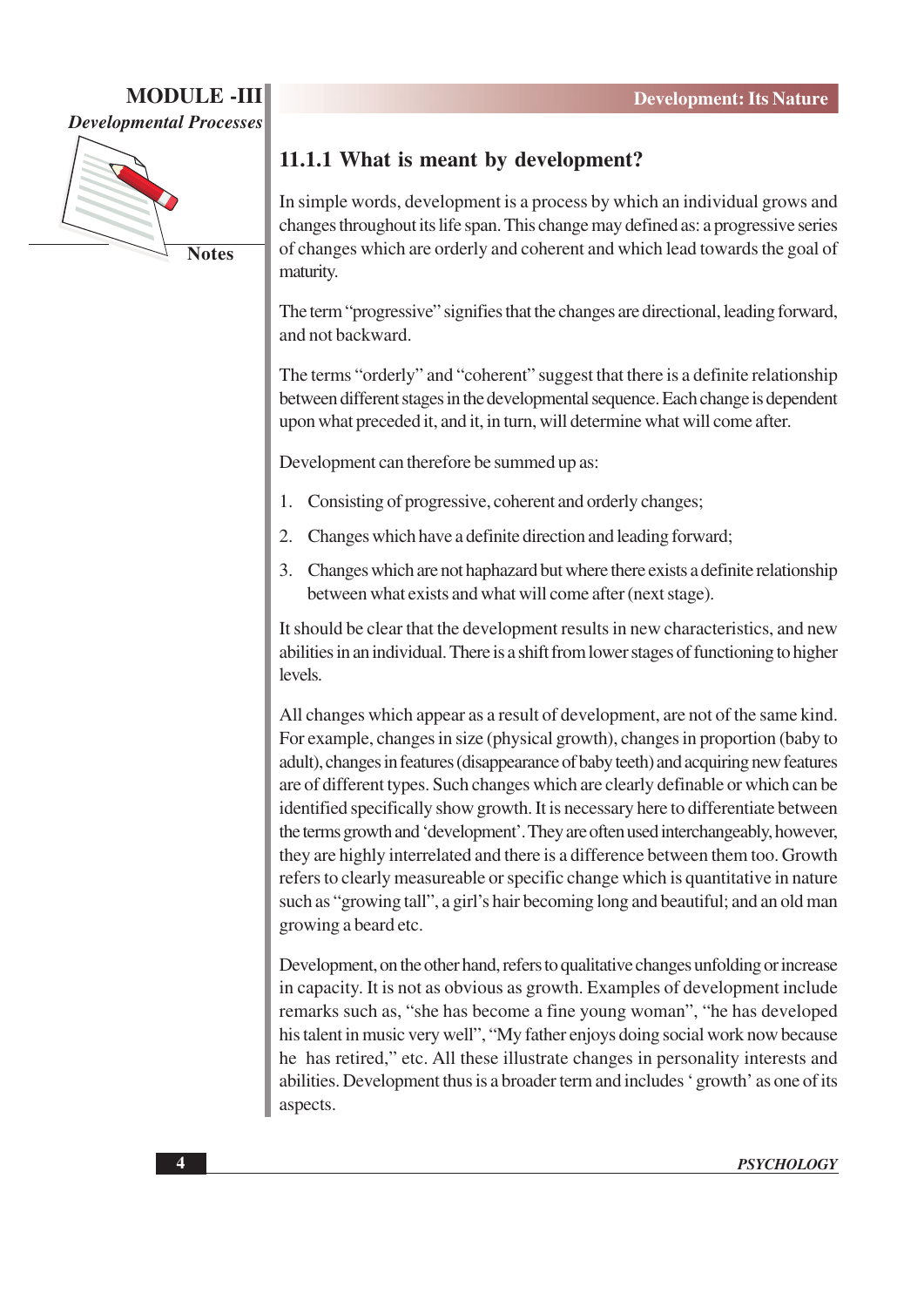#### **11.2 HOW DEVELOPMENT OCCURS?**

Development occurs through two main processes:

- $\ddot{1}$ maturation. and
- learning.  $\ddot{\mathbf{n}}$
- (1) Maturation refers to the unfolding or gradual opening-up of traits or potentials present in an individual because of genetic inheritance. It is the net result of what one possesses genetically.
- (2) Learning takes place as a result of a child's interaction with the environment which then brings about a change in his behaviour.

For example, when a baby begins to teeth or starts walking it is because of maturation. But, when a child acquires the skill of performing specific dance or singing a particular song, it is an act of learning.

Both maturation and learning occur side by side, each one influencing the other. Infact, environmental learning often promotes maturation. For example, the development of cognitive abilities in a person is dependent on the experience and opportunities provided by the environment as well as maturation.

It may be concluded that maturation provides the raw material for learning, *i.e.* no amount of effort on the part of the individual can bring desired results if the inherited trait has limited potentialities for development. Thus all persons cannot become international athletes by effort alone, unless the genes in the person contain the potential for outstanding physical abilities.

The main points may be summed up as:

- Maturation and learning are two processes through which development occurs.
- Maturation occurs due to the genetic raw material which an individual has.
- Learning or interactions with the environment in the form of doing various activities result in change in behaviour.
- Maturation and learning are complementary processes.

#### **11.3 GROWTH CURVE**

You have already learnt in the earlier section that 'growth' is measurable and can be represented quantitatively. Let us see what the pattern of growth is in the course of the human life span, that is, let us try to answer questions like:

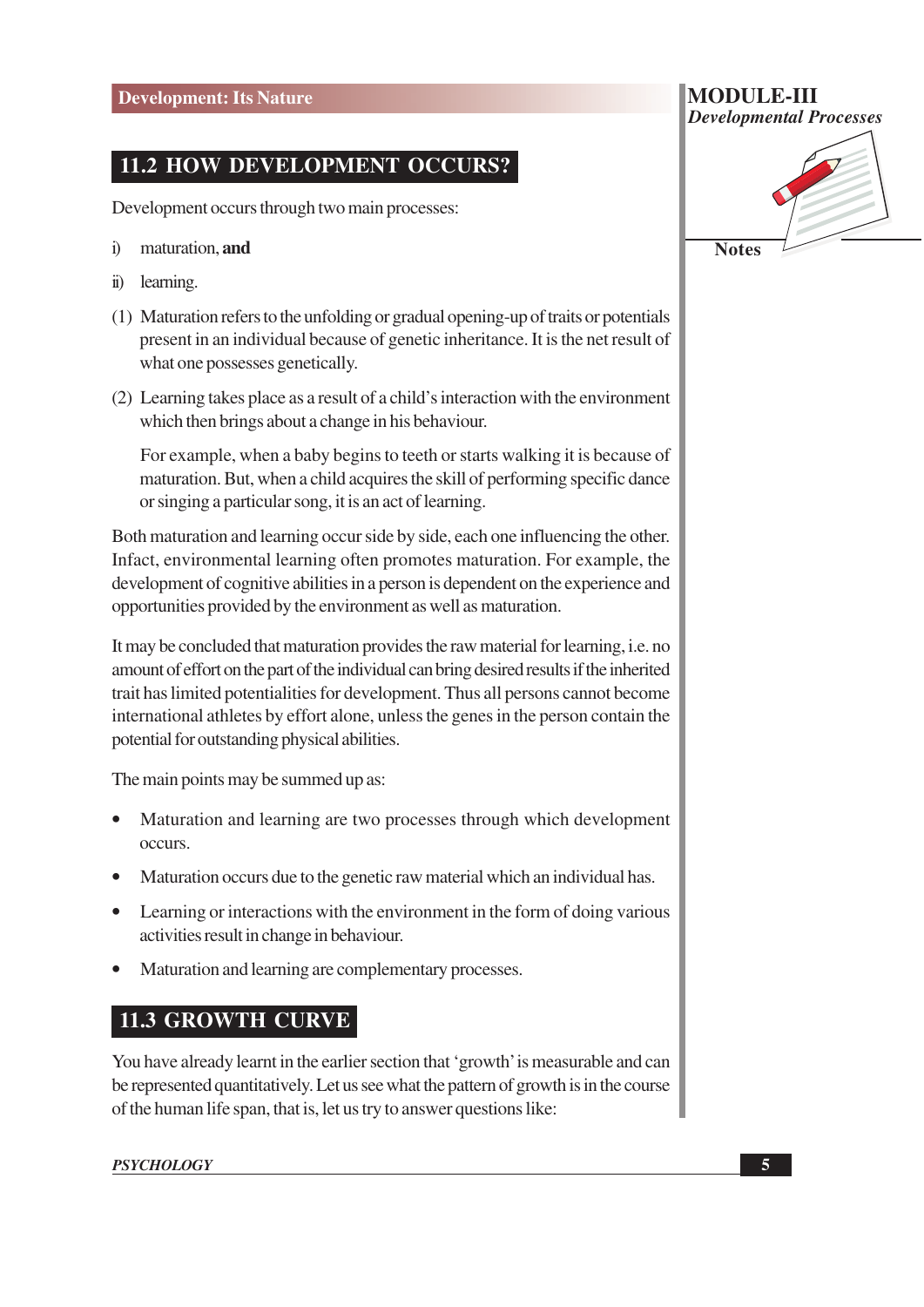# **Developmental Processes**

**Notes** 

 $\ddot{1}$ 

**MODULE -III** 

are there any stages of rapid growth?

 $\ddot{\textbf{i}})$ when does maximum growth occur?

does the pattern of growth changes from stage to stage?  $\dddot{\mathbf{m}}$ )

The growth curve helps us to answer all these questions. It basically shows the relationship between the percentage of growth and age in years.

The following diagram (Figure 11.1) will make the idea more clear.



In this diagram, age in years is shown on the X axis and percentage of growth on the Y axis. The slope of the curve indicates the nature and level of growth.

It is clear form this diagram that growth is very rapid in the first three years and in the first year it is more rapid. Thereafter, from 5 years to approximately 12 years, the pace of growth slows down. This is called the plateau stage in which the child is probably assimilating and making sense of the growth experiences in the earlier years.

The period following this from 12 to 18 is once again a growth spurt stage in which rapid growth takes place. This is the stage of adolescence and all through continues to take place, but the pace is slow. The growth curve is also important in that it indicates that growth is a continuous process with no breaks or discontinuities and that there are no sudden changes. Secondly, it also shows that growth is an ongoing process throughout life.

From the growth curve you have thus identified the following descriptions of the different development stages: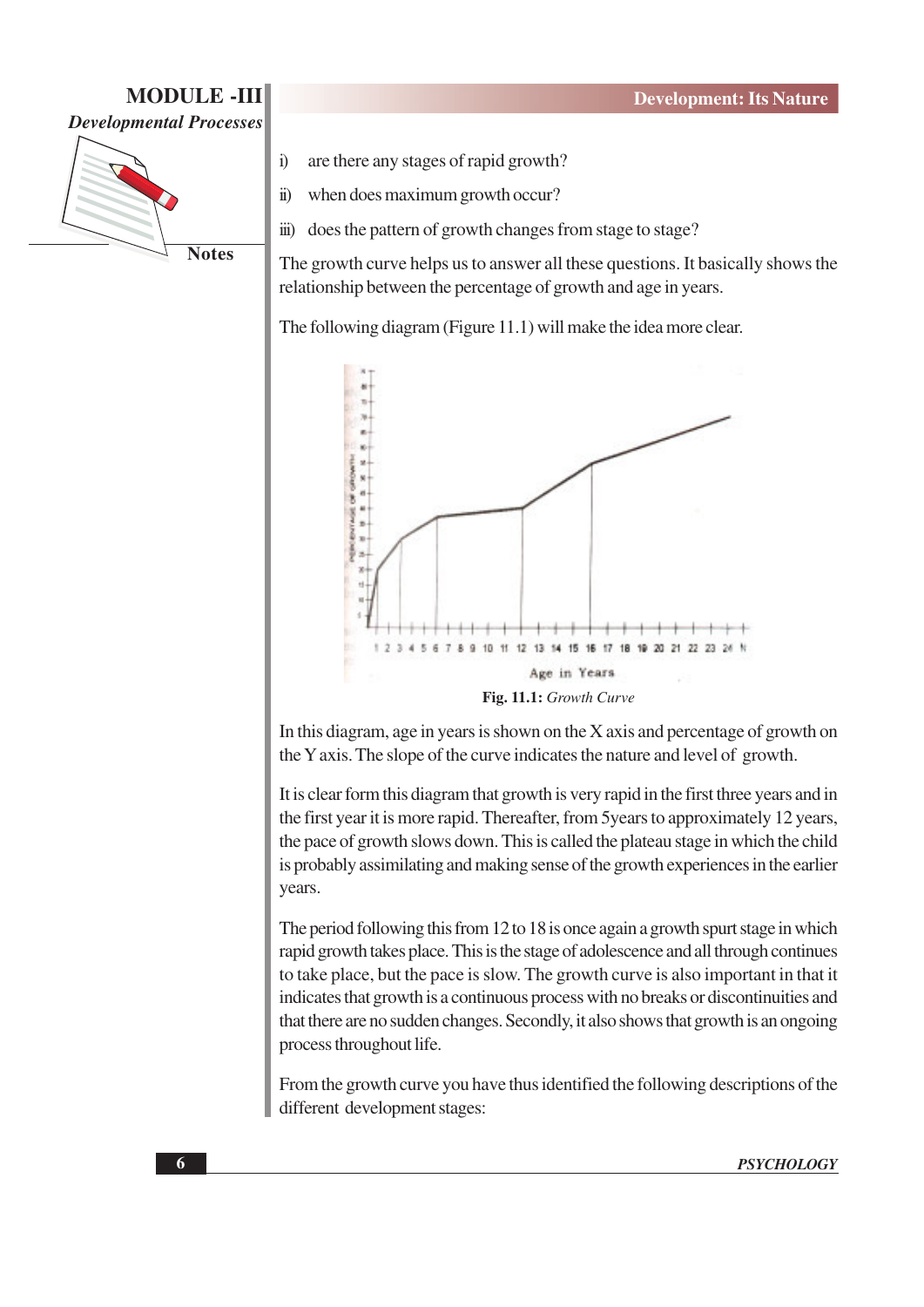#### **Development: Its Nature**

| <b>Stage</b>     | Age             | <b>Rate of growth</b>                               |  |
|------------------|-----------------|-----------------------------------------------------|--|
| <b>Infancy</b>   | Birth to 1 year | Very rapid                                          |  |
| Early Childhood  | $1-3$ year      | Rapid                                               |  |
| Middle Childhood | $3-5$ year      | Somewhat rapid                                      |  |
| Late Childhood   | $5-12$ year     | Plateau Stage                                       |  |
| Adolescence      | $12-18$ year    | Very rapid                                          |  |
| Adulthood        | 18 and above    | (growth spurt stage gradual)<br>increase in growth) |  |

Infancy, Early Childhood and Adolescence are the three stages of maximum growth. This is evident from the nature of skills acquired during these stages.

In infancy and early childhood there is considerable psycho-motor development, language acquistion, and improvement in cognitive skills.

During adolescence, there are rapid body changes, the sex drive begins to operate, cognitive and social skills improve and there is gradual increase of all human capacities.

To sum up, it may be said that the growth curve helps us to understand and anticipate the changes which are likely to take place at different stages of development. We can thus adjust and adapt better to them.



- 1. Write True/False against each statement:
	- Maturation and learning are two separate processes and have no  $(i)$ connection with each other.
	- (ii) Genes decide the upper-limit of attaining development.
	- (iii) All changes which occur as a result of development are of the same kind.
	- (iv) According to the growth curve, growth is an ongoing process.
	- (v) The two period of maximum growth are early childhood and adolescence.
	- (vi) Growth stops during the adult years.
- 2. Why is the growth curve important? Give two reasons

#### **PSYCHOLOGY**

#### **MODULE-III Developmental Processes**

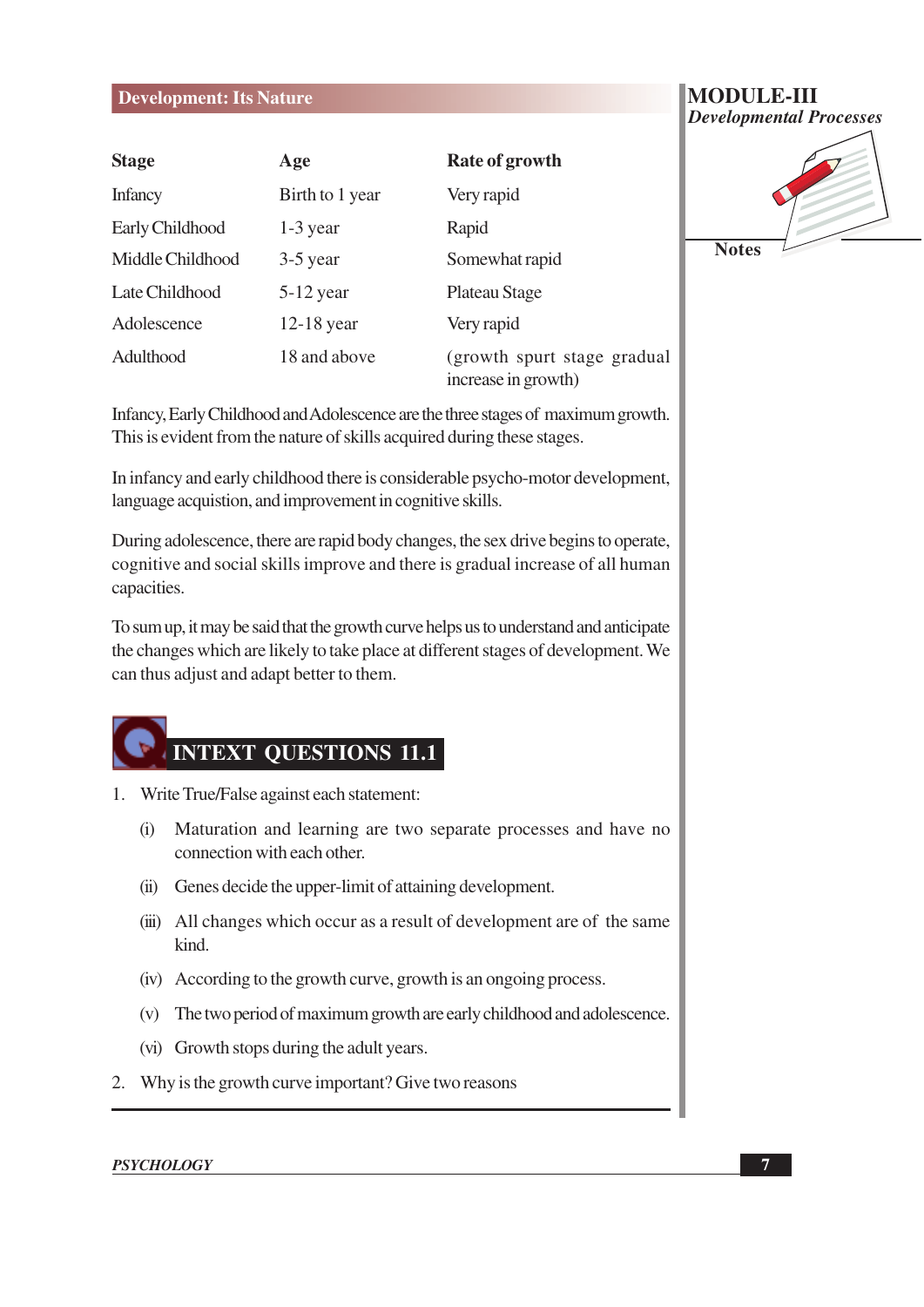# **MODULE-III**

**Developmental Processes** 



**Notes** 

#### **11.4 PRINCIPLES OF DEVELOPMENT**

Although all individuals grow and develop in their own unique way and in their own contexts, there are some basic principles which underlie the process of development and can be observed in all human beings. These are called the principles of development. Let us now illustrate them.

#### 1. Development follows a pattern

In human beings, development takes place in an organised, orderly and patterned fashion. Every species has a specific pattern which all its members follow. The sequence of development is also the same. For example, all babies learn to turn over, crawl, stand, and then walk. They may skip a particular stage, but the order or pattern will remain the same.

While studying grammar, nouns are always learnt before verbs. In some children they may be learnt simultaneously but verbs cannot be learnt without knowing nouns. Further development, at each stage is a result of the one which precedes it and the one which follows it. For example, a child first learns to stand, then walk and has baby teeth before permanent teeth appear.

Whether it is physical, behavioral or speech related aspect, development takes place in an orderly manner. For example, early development proceeds cephalocaudally, i.e. from the cephalic or head region to the caudal or tail region. A second principle is that growth proceeds form the centre axis of the body to the extremities or more distal regions. The general pattern is not altered by the speed or development; all children pass through the same fundamental forms at approximately the same time.

#### 2. Development proceeds from general to specific (global to analytical)

The child's responses in all phases of development, whether motor or mental, are first of a general sort before they become specific or differentiated. For example, the new born first moves his whole body at one time then learns to move a specific part of it. Thus if a toy is kept near an infant he will use his entire body to move close to it, and catch it. An older child will merely stretch out his hand knowing that this specific movement will serve the purpose.

In speech the child takes out sounds called babbles first, before saying words. Similarly, all playthings are "toys" before specific names are learnt and a vocabulary is acquired. Observation of children in our daily lives will show that they do simpler things first and the more complex ones later.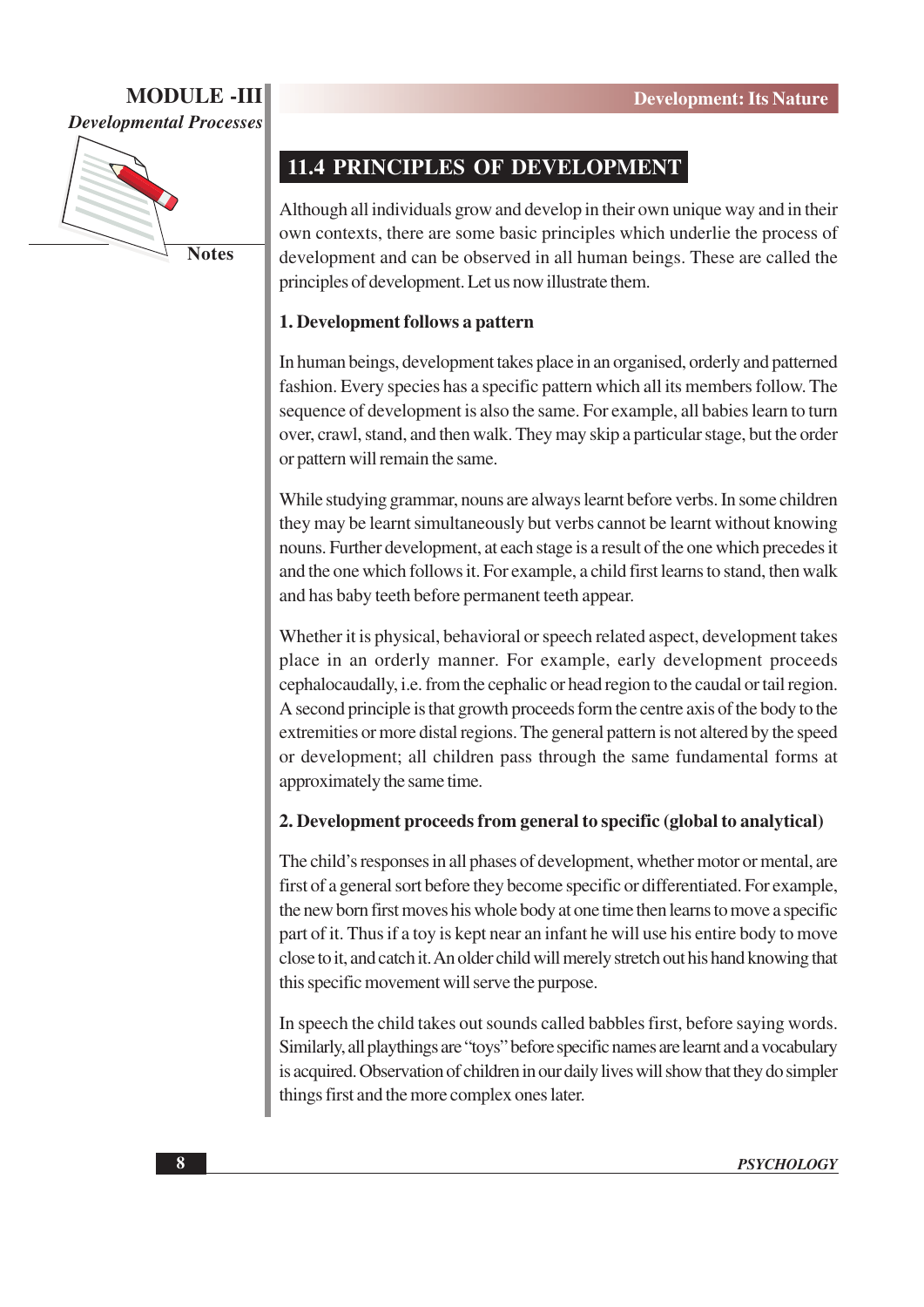#### 3. Development leads to integration

Once the child learns specific or differentiated responses, then, as development continues, she can synthesise or integrate these specific responses to form a whole. For example, the young child learns to speak single, discrete words in the beginning. Later, he can join together these sentences in the form of language. Similarly, a young child may have a specific concept of a car. Later, as she grows, her concept expands as she is able to synthesise new aspects into it.

#### 4. Development is continuous

No development whether physical, mental or speech, occurs suddenly. It takes place at a slow, regular pace. Growth starts from the time of conception of the baby and continues till maturity. Physical and mental traits continue to develop until they reach their maximum level of growth. Growth occurs at a continuous rate and does not take place in "jerks and stops". It is the continuous nature of development which accounts for one stage of growth and development influencing the next. For example, if a child has not mastered a particular task at a specific age then this will affect his mastery over the developmental task of the next stage. The emotional tensions due to unhealthy environment in early childhood can affect the personality of a child in later years. Similarly, lack of proper nutrition in early childhood can result in physical and psychological damage which can impede development in later years.

#### 5. Individuals differ with respect to the rate of development

Although all development is sequential and orderly, yet the pace at which development takes place may vary from person to person. For example, a 3 year old child may be able to recognise the English alphabets, whereas the another 5 year old may not be able to do so. This does however mean that the 3 year old is exceptionally bright or the 5 year old is backward. It just simply that the rate of acquistion or mastery of a skill may vary from child to child. In order to establish this fact, the concept of a 'range of development' has been introduced. The range for learning alphabets, for example, implies that children are expected to learn them anytime between  $3$  to  $5\frac{1}{2}$  years. All children falling within this limit are treated as normal. Differences in the rate of development can be seen in many areas-the acquisition of teeth, age at which the child sits, stands, walks, becomes pubescent, etc.

#### 6. Development occurs at different rates for different parts of the body

Neither the growth of different parts of the body, nor the mental growth takes place at the same rate. The different aspects of physical or mental growth take place at different rates and reach maturity at different times. In some areas, the body growth maybe rapid, while in others relatively slow. Thus, the size of the



**MODULE-III**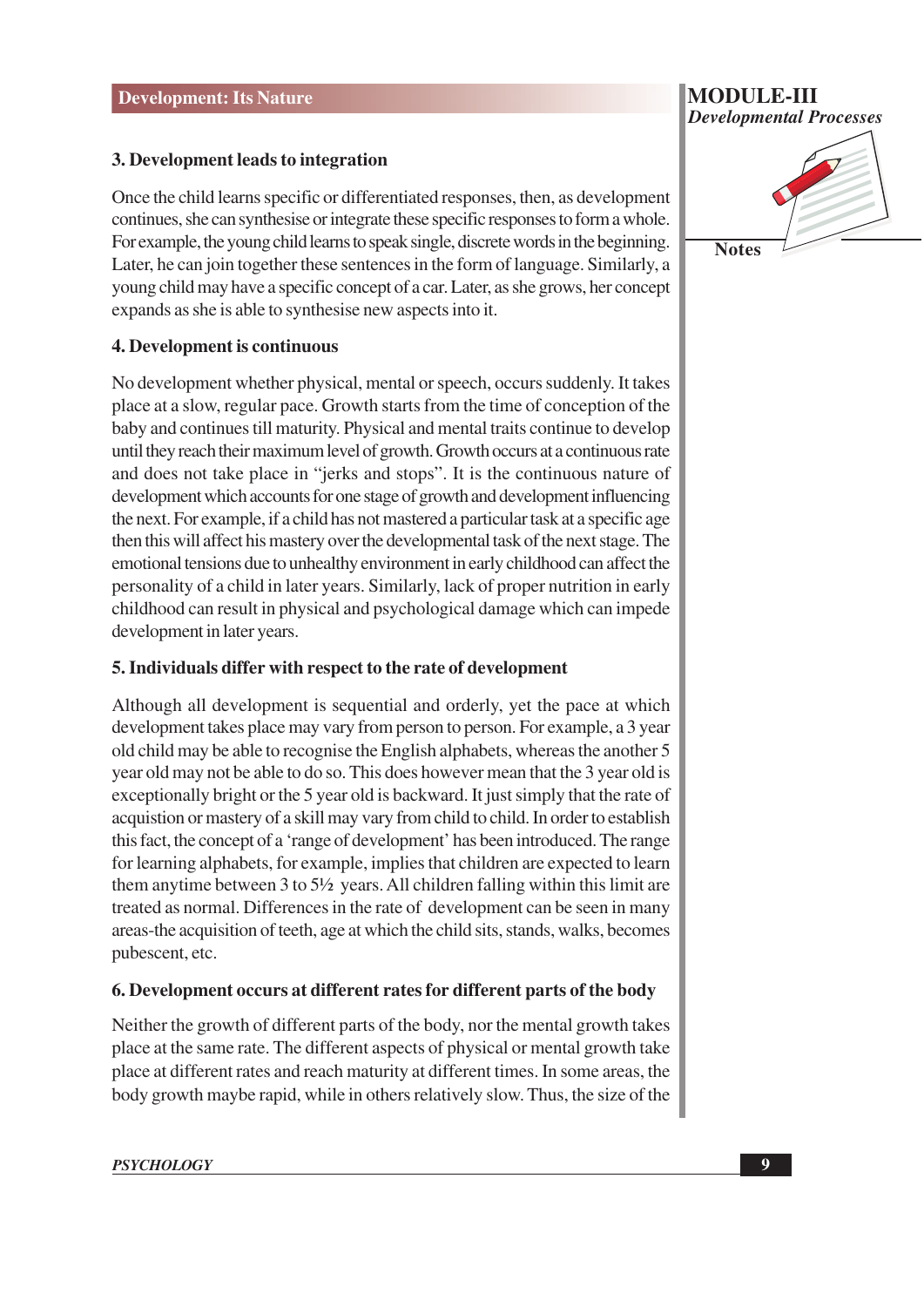### **MODULE-III**

**Developmental Processes** 



**Notes** 

organs of the body keep changing from time to time and because of these inequalities in growth the body attains adult proportions.

#### Do you Know that

Height, weight, and development of different organs gain full maturity at different times. For example, research studies have shown that:

- the brain attains mature size around six to eight years of age;
- the feet, hands and nose reach their maximum development during early adolescence.
- the heart, liver, digestive system etc. grow during adolescence.

All areas of development are initially interrelated. A child whose intellectual development is above average is generally above average in size, sociability and special aptitudes. This shows that there is interrelatedness in the mental, physical, social and emotional development of the child. A shy child will not be able to participate in school activities. A physically handicapped child may have difficulties in making friends. These examples show how one aspect of development influences another

After adolescence, any one area of development may take precedence over another and develop independently. In the case of scientists, for example, cognitive development takes precedence over other areas. In the case of an athlete physical development will take precedence over the other areas.

#### 7. Development proceeds from ego-centricism to allocentricism

This means that intially a child is very self-centred and does not think of others. His needs and wishes are the only reality he knows. He is not receptive to what even his parents think or feel. For example, a two year old child will throw a tantrum and cry for a bar of chocolate at midnight if he wishes to eat one. He is unable to understand that his demand cannot be fulfilled as the market is closed at this time. As he grows older, however, this ego centricism gives way to allocentricism or being 'others oriented' or considerate to others. A ten year old child having the same desire as the two year old will thus not make this impossible demand since he will wish not to trouble his parents.

#### 8. Development proceeds from heteronomy to autonomy

Heteronomy means dependence on others, while autonomy means self reliance. Young children are dependent on others for their care and welfare, but adolescents are capable of taking care of themselves. This shows the movement from heteronomy to autonomy.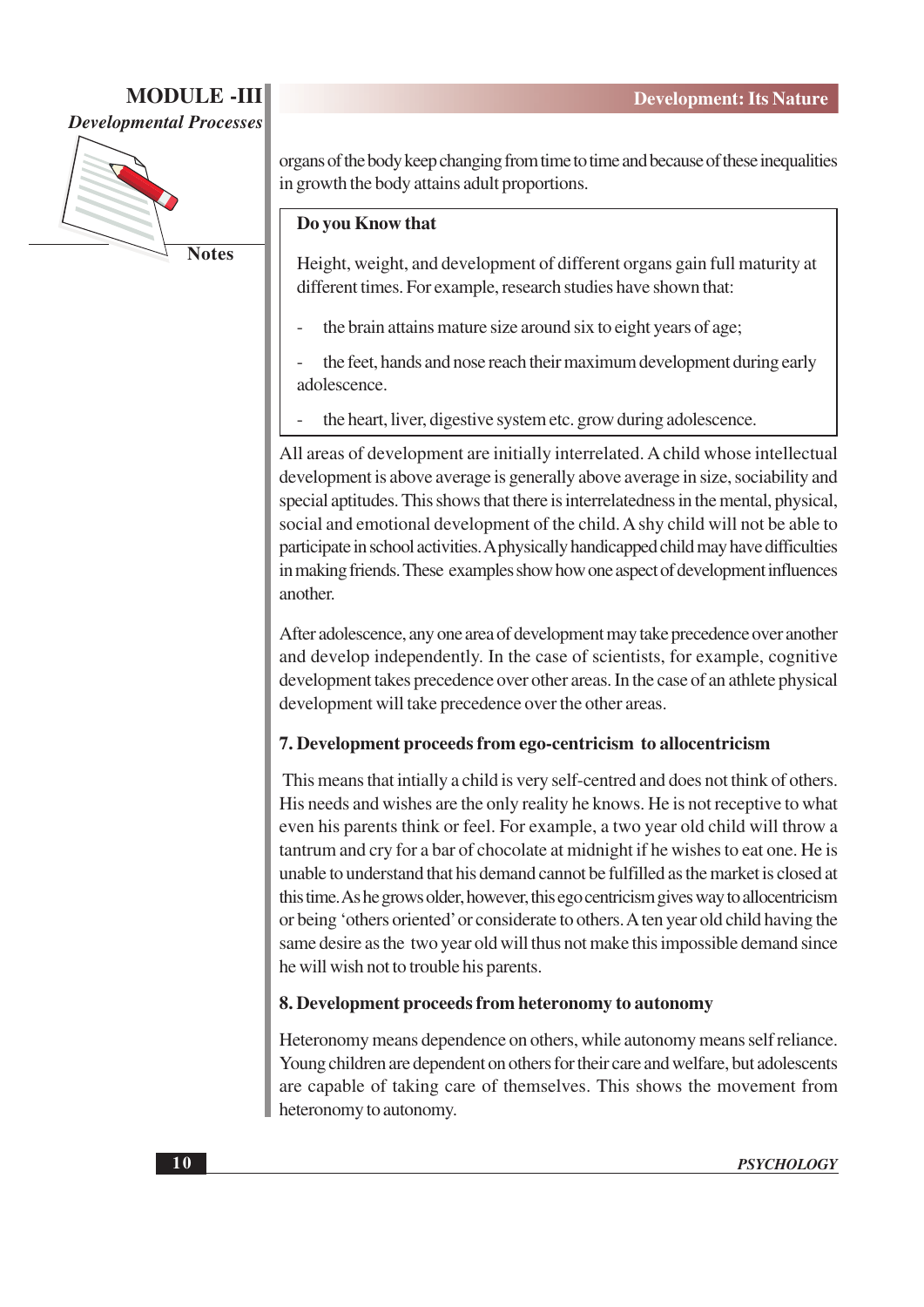A young child, when hungry, will wait for his mother to give him food. An adolescent, on the other hand, can serve a meal for herself/himself.

#### 9. Development is Predictable

As was discussed in an earlier principle of development, the rate of development is fairly constant for each child. This shows that it is possible to predict the future level of development of the child and to what degree he will exhibit particularly so for height, weight, cognitive ability etc.

#### 11.4.1 How is the knowledge of the principles of development important?

- 1. It helps us to know what to expect and when to expect it. This provides an accurate picture of the child's capability at a particular age.
- 2. It gives information on when to stimulate and when not to stimulate growth in the child i.e., provide opportunities or wait for maturation.
- 3. It helps parents, teachers and others who work with children, to prepare them before hand for the bodily changes, interests and behaviours that are to take place. It tells teachers what to teach, when to teach and how to teach.

The principles of development thus provide the base to understand the different stages of development which an individual grows through. However, the rate and pattern of development can be changed by certain conditions inside and outside the body. Certain factors like nutrition, sex. intelligence, injuries and diseases, race, culture etc. also contribute to these differences.

# **INTEXT QUESTIONS 11.2**

Put a mark (T/F) and check your answer. In case of more than five wrong answers, revise the unit again and recheck.

- 1. Growth takes place in an erratic or whimsical manner.
- 2. A child with below average intellectual development has superior health, sociability and physical structures.
- 3. A child who is above average in one trait will be below average in others, because compensation is the general rule of development.
- 4. The sequence of development in a child is fairly constant.
- 5. Traits are age-specific and therefore develop accordingly.
- 6. Children show specific skills before they develop general ones

#### **PSYCHOLOGY**



**Notes**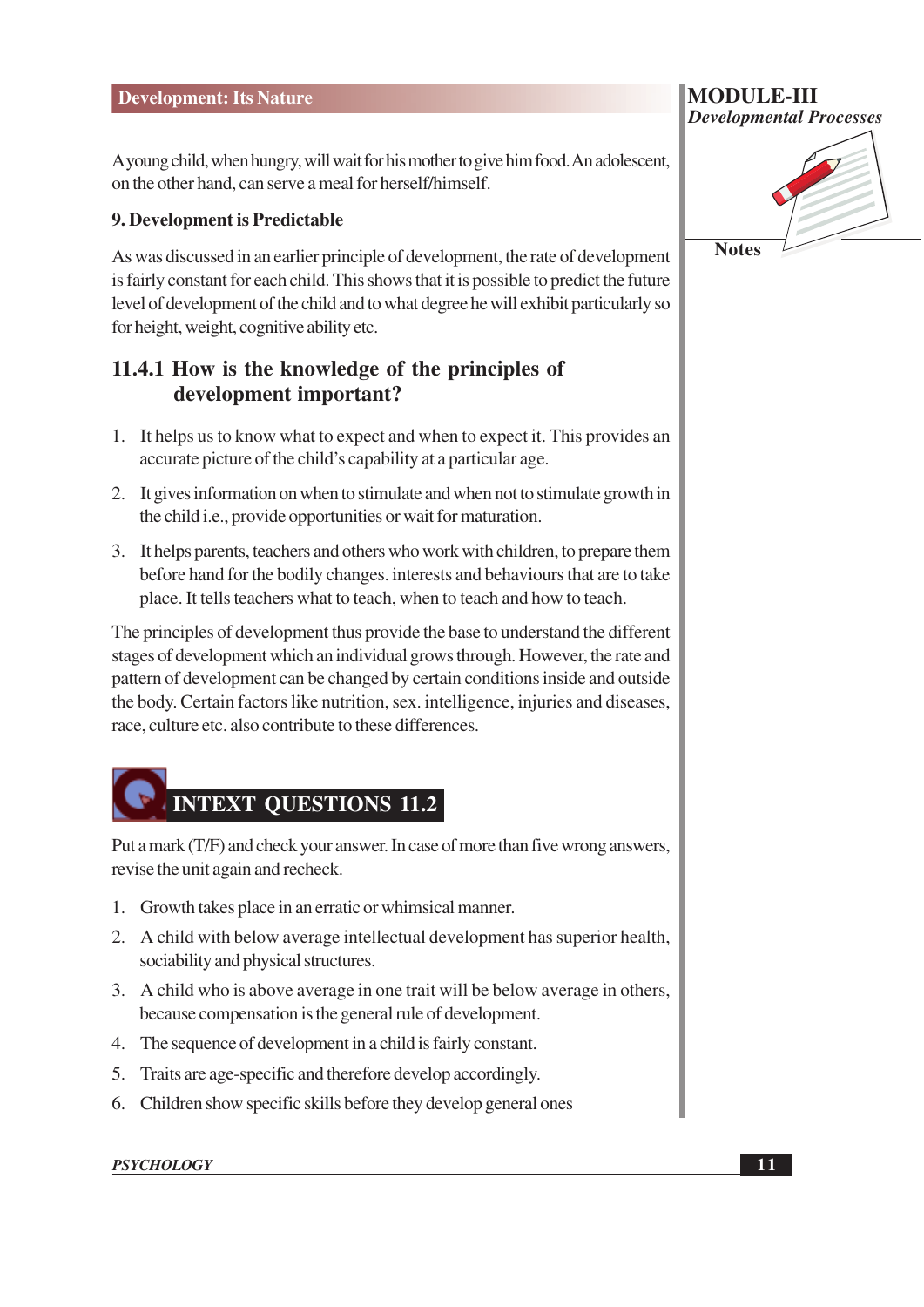#### **MODULE -III Developmental Processes**



- As children grow, they become more self reliant. 7.
- The basic difference between children and adults is that while the former are 8. ego centric, the latter are allocentric.
- 9. The baby can see large objects before he can focus on small ones.
- 10. Because development is continuous, what happens at one stage carries over and influences the subsequent stages.
- 11. Every individual normally passes through each major stage of development.

#### **11.5 APPROACHES TO STUDY DEVELOPMENT**

After discussing the nature of development and the underlying principles, we will now examine some approaches which are employed by researchers to study the development of human beings. The two main approaches to the study of human development are discussed alongwith their limitations and strengths. These approaches may use a variety of tools like interview schedules, questionnaires, rating scales, anecdotal records, bio-graphic records, etc. The two main approaches to studying development are:-

- $\left( \right)$ Cross-sectional Approach.
- $(2)$ Longitudinal Approach.

#### 1) Cross-Sectional Approach

It implies studying several representative children of different ages at the same point of time. There is usually only one observation for each child and developmental changes are identified by including children of different ages in the study. For example, changes in intellectual ability may be investigated by comparing the performance of representative samples of one year, two-year, three-year olds, and so on. The advantages of this approach are:

- It prevents the loss of sample strength which occurs in studies of long duration.
- 大 It is cost-effective, saves time and facilitates record keeping.
- It is practicable

However certain disavantages too accompany this approach. They are as follows:

- The totality and the individuality of the person is lost.
- $\ast$ There is a loss of developmental continuity in studying the persons in the sample.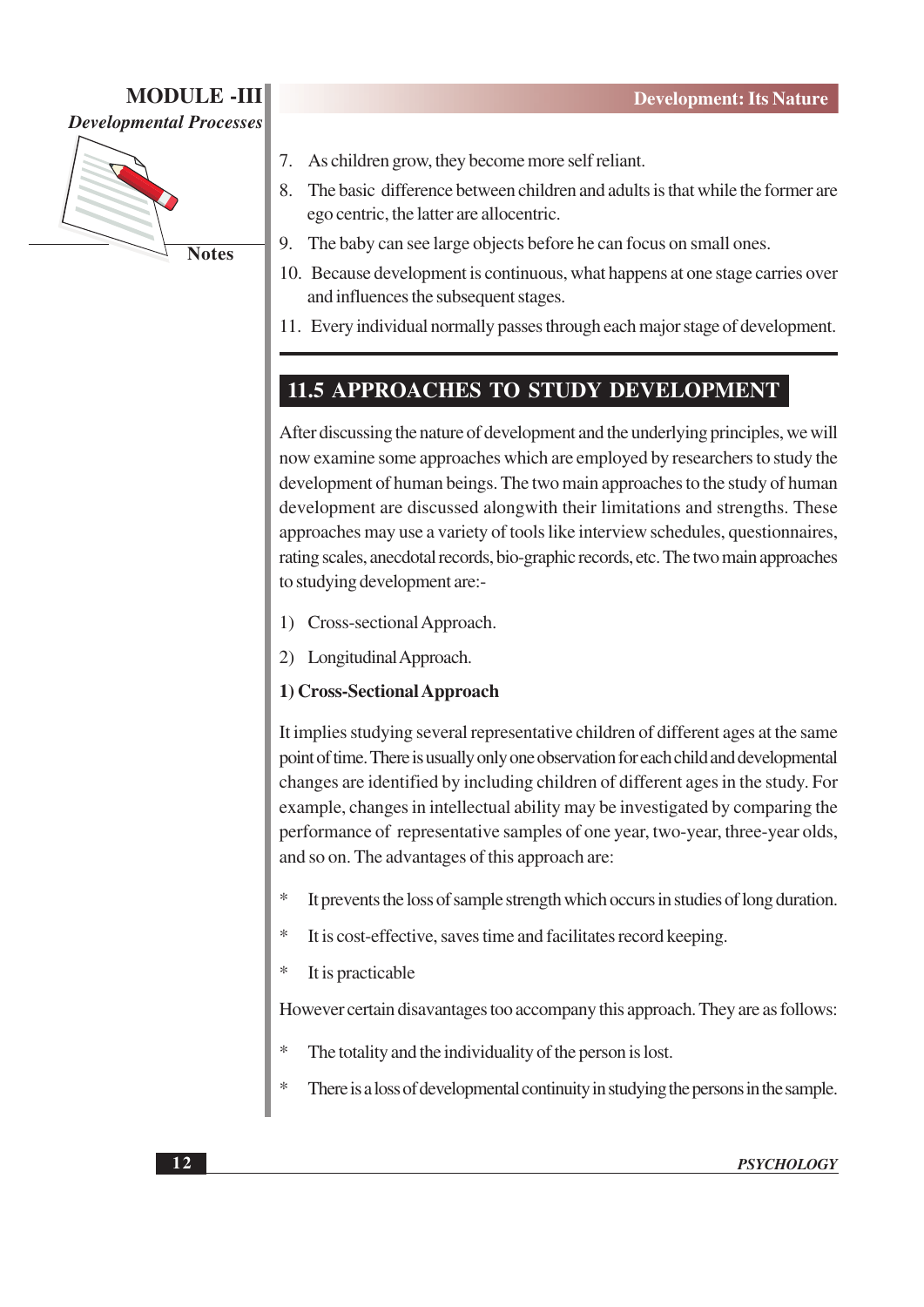#### **Development: Its Nature**

#### 2) Longitudinal Approach

It is a length-wise study of development, as the name suggests, in contrast to the earlier approach. This approach emphasizes on the study of the same person over a period of time noting the stability and changes taking place during that time span. Thus if a set of new born babies constitute the sample, they are seen through infancy, early childhood, late childhood, etc. To understand the process of development, several methods are used. Case-Study is an example of one such method used for the study of behaviour over a long period of time. Piaget's study of eye-hand coordination on his daughter is one famous example of the longitudinal approach.

Inspite of the longitudinal approach being the best way to actually "see" how growth occurs, it has some disadvantages. These are:

- $\ast$ Difficulties are encountered in keeping contact with a large sample over a long period of time.
- $\ast$ It is time consuming and expensive.
- $\ast$ Repeated testing makes the subjects test-wise which affects the scores.

# **INTEXT QUESTIONS 11.3**

Read the problems given and mention the approach suitable for their study:

- 1. Will characteristics observed in infancy like aggression, and mistrust persist till childhood?
- 2. Do children at different ages show the same emotional response to viewing films on ghosts?
- 3. Do children of 5 years of age belonging to different cultures show the same intellectual ability?
- 4. At what age children should be observed to examine the pattern of eye-hand coordination.
- 5. Studying the effect of early parental deprivation on adjustment during preadolescence.
- 6. Study of children's social response from birth to five years of age

# **Developmental Processes Notes**

**MODULE-III**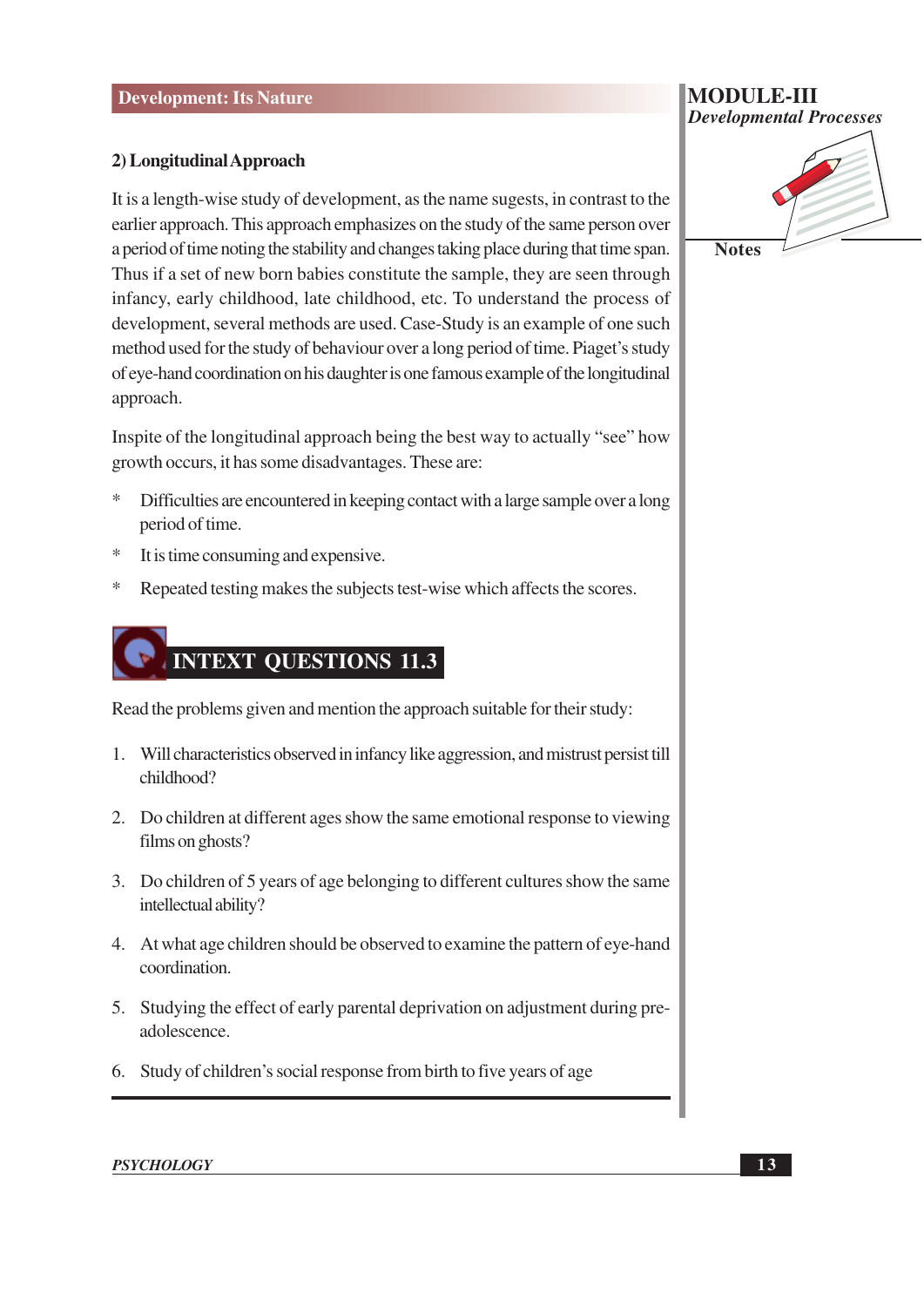## **MODULE -III**





#### **WHAT YOU HAVE LEARNT**

- Development consists of progressive, coherant and orderly changes. The changes have a definite direction and lead forward. Changes which occur are not haphazard in nature.
- Development occurs through two main processes maturation and learning.
- The growth curve helps us to find changes in the course of development, the period of maximum growth, and change in the pattern of growth.
- The principles of development are:
	- it follows a pattern
	- proceeds from general to specific
	- development is continuos
- individuals differ with respect to the rate of development
- development leads to integration
- development occurs at different rates for different persons
- The approaches to the of study of development are:

(i) cross sectional

(ii) longitudinal

# **TERMINAL EXERCISE**

- 1. Explain the term development.
- $\overline{2}$ . What are the two main processes which bring about development?
- $3.$ State briefly the main principles of development. Give examples to illustrate any three of them.
- How does knowledge of the principles of development help? 4.
- 5. Differentiate between the following:
	- (i) Maturation and Learning.
	- (ii) Longitudinal and Cross-sectional approach.
	- (iii) Ego centricism and allocentricism.
	- (iv) Heteronomy and autonomy